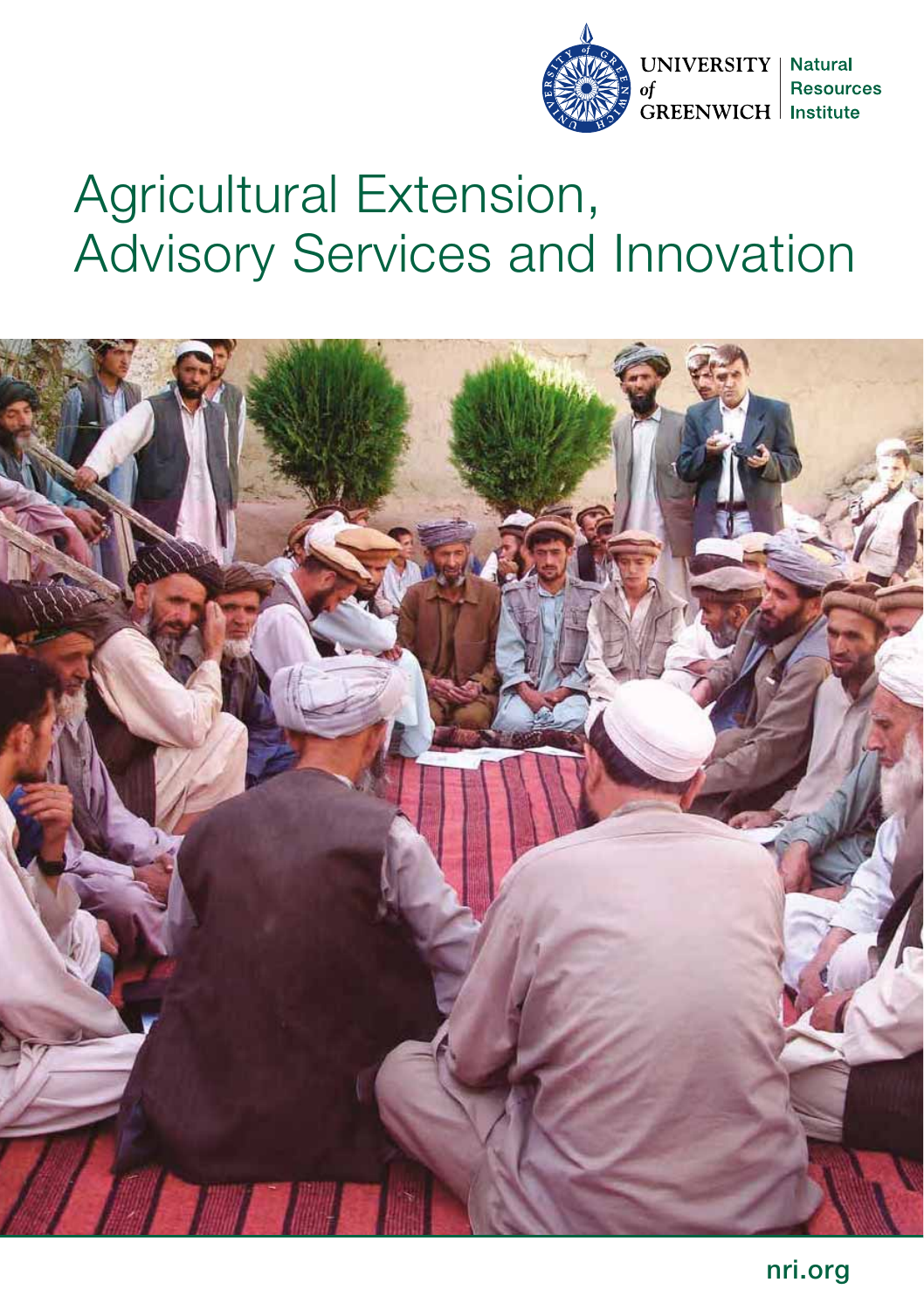

# General concepts

'Agricultural extension' describes the services that provide rural people with the access to knowledge and information they need to increase productivity and sustainability of their production systems and improve their quality of life and livelihoods. It includes, but is not limited to, the transfer of knowledge generated by agricultural research. It has helped countries move towards meeting food needs, conserving natural resources and developing human and social capital.

Different players see extension as having different objectives, ranging from overtly political rural campaigning, through commercial promotion of specific commodity production, to the social aims of promoting and implementing povertyreducing programmes.

Not surprisingly, this lack of clear purpose, along with other factors (see below), has been seen as contributing to very variable results in terms of adoption of recommended practices, increased productivity or impact on rural poverty. Many are questioning whether national extension services in their traditional form are appropriate and sustainable given the high costs of maintaining these services and the general decline in funding for them.

Other factors with a detrimental effect on the performance of extension services include:<br>• Top-down blanket recommendations,

- as opposed to more narrowly targeted recommendations or 'baskets of options'
- Lack of flexibility and failure to cater for local requirements
- Technologies that are not suitable for the resource-poor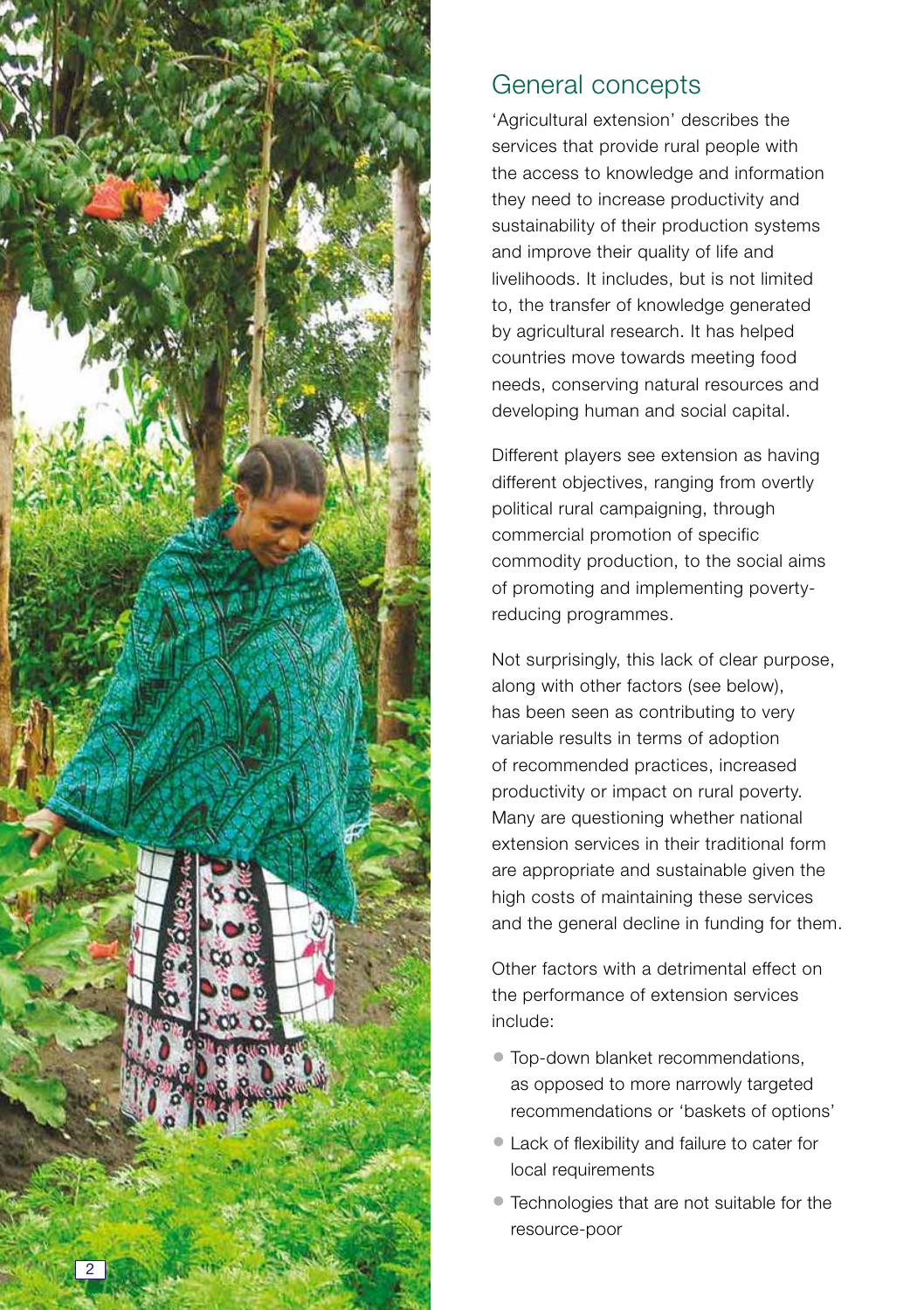- Failure to link recommendations to market realities
- Weak communication and linkage among farmers and public and private sector extension service providers.

The meaning of the term 'extension' has changed over time (Swanson, 2008) and is moving away from the dominant emphasis on technology transfer (reflected, for example, in the training and visit approach) towards a much broader concept that includes developing the skills and management capacities of farming families (through the farmer field school approach, for example) and the learning capacity of both farmers and extension organisations.

Extension has been recently defined as "systems that facilitate the access of farmers, their organizations and other market actors to knowledge, information and technologies; facilitate their interaction with partners in research, education, agribusiness, and other relevant institutions; and assist them to develop their own technical, organizational and management skills and practices". (Christoplos, 2010).

Some would give greater and more explicit emphasis to the importance of a multidirectional flow of information that potentially influences research programmes and agendas (for example, from farmers to extension agencies and researchers), as opposed to the unidirectional flow embodied in traditional research and extension systems. This kind of process may be better describes as 'innovation' rather than 'extension'. Experience suggests that actors in agricultural innovation systems must be in closer contact with their clients if systems are to be demand-led and that poor farmers must be better represented and more actively involved if their needs are to be met. In recent years more attention has been paid to the capacity of extension organisations, particularly those in the public sector, regarding, for instance, their incentive systems, learning capacity, range of expertise (including marketing and farmer facilitation) and relationships with other related stakeholders, such as research organisations, non-government organisations (NGOs) and agricultural service providers in the private sector.

Agricultural and social scientists from the Natural Resources Institute (NRI) have been in the forefront of recent work and debate on improving the efficacy of agricultural advisory services and innovation processes. They have contributed to the consensus that has recently emerged on a need for multi-faceted and multi-institutional agricultural extension and innovation systems that provide varied information services to rural peoples and share information among and between a range of stakeholders, including farmers themselves.

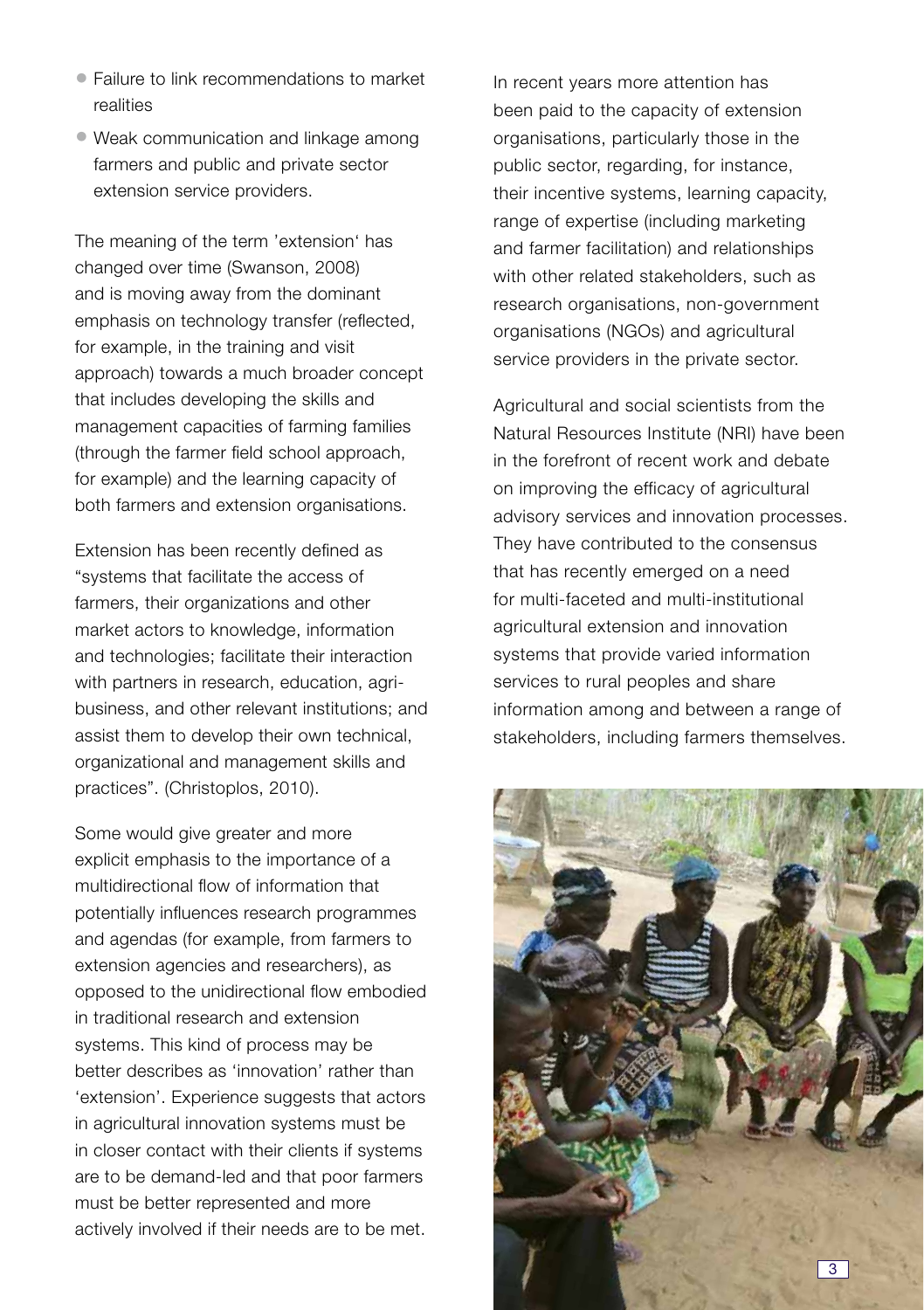# Recent examples of NRI work

# Africa: Strengthening Capacity for Agricultural Research and Development in Africa

NRI is providing technical support to the Forum for Agricultural Research in Africa in a continent-wide initiative to strengthen the management and quality of demandled agricultural research. The project is supporting bespoke capacity strengthening activities in response to the priority needs of specific national agricultural research institutes, universities and colleges (called 'focal institutions') in ten countries in sub-Saharan Africa. The project is strengthening partnerships between focal institutions, extension services, farmers' organisations and other actors to support local and national innovation processes. In Lesotho, for example, farmer participatory research is supporting income generation for rural households through improved methods of poultry production. This has involved

extensive collaboration between farmers, local governments, extension services, researchers and the private sector.

## Malawi and Tanzania: Climate Change Adaptation in Africa – Strengthening Local Agricultural Innovation Systems

In many sub-Saharan African countries, poverty and food insecurity are linked to low agricultural productivity, which may worsen as a result of climate change. A key challenge is to understand the context and strategies of farmers and other stakeholders in agriculture for adapting to climate change, including increasingly variable climatic conditions. Diverse farming environments and livelihoods suggest a need for localised innovation to enhance and sustain productivity.

In order to strengthen farmers' and other stakeholders' capacities to adapt, it is important to improve two-way communication and engagement among these stakeholders and to increase their access to information.

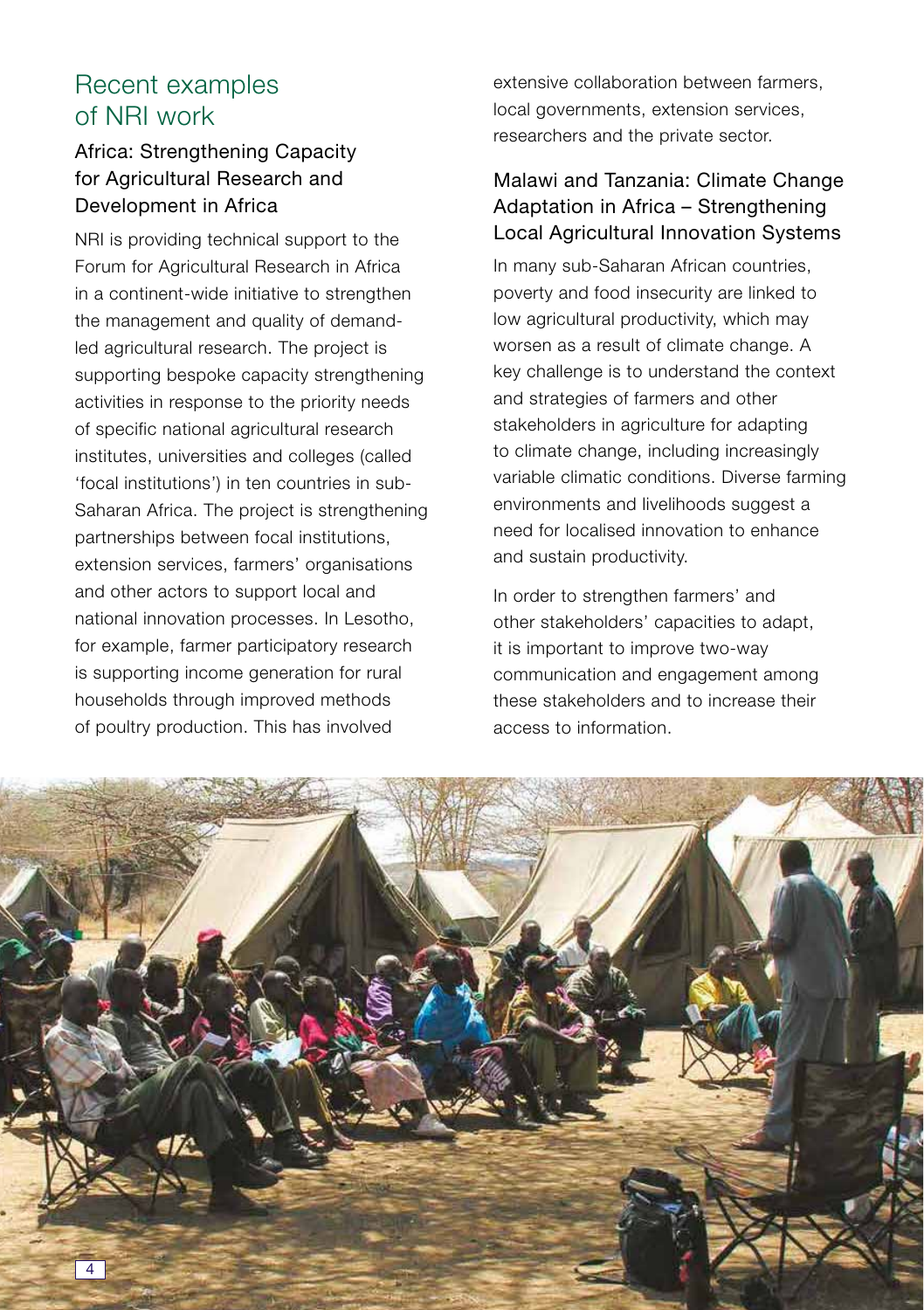NRI is collaborating on a four-year project funded by DFID and IDRC to strengthen the capacity of individuals, organisations and systems within the agricultural innovation systems in specific locations of Tanzania and Malawi, helping them to adapt to the challenges and opportunities arising from climate change and variable climate conditions. A learning alliance approach guides our action research with farming communities together with local, district, national and regional stakeholders.

The project aims to:

- Strengthen farmers' capacity to access and use quality information, training and products in order to adapt to climate change and variable climatic conditions
- Strengthen the capacity of stakeholders in the private and public sector to make agricultural innovation systems work more efficiently, equitably and responsively to climate change and variable climate conditions
- Learn and share lessons for scaling up successful strategies for capacity strengthening (individuals, organisations) and systems) within agricultural innovations systems to adapt to climate change and variable climate conditions.

# International: Evaluating Extension Initiatives

Understanding the methods, processes and conditions for successful operation of rural advisory services. In 2010 NRI completed a meta-evaluation of extension evaluation case studies and a review of literature on evaluation methods relevant to extension, for the Global Forum for Rural Advisory Services (GFRAS). These have contributed to a Guide to Extension Evaluation prepared by GFRAS.

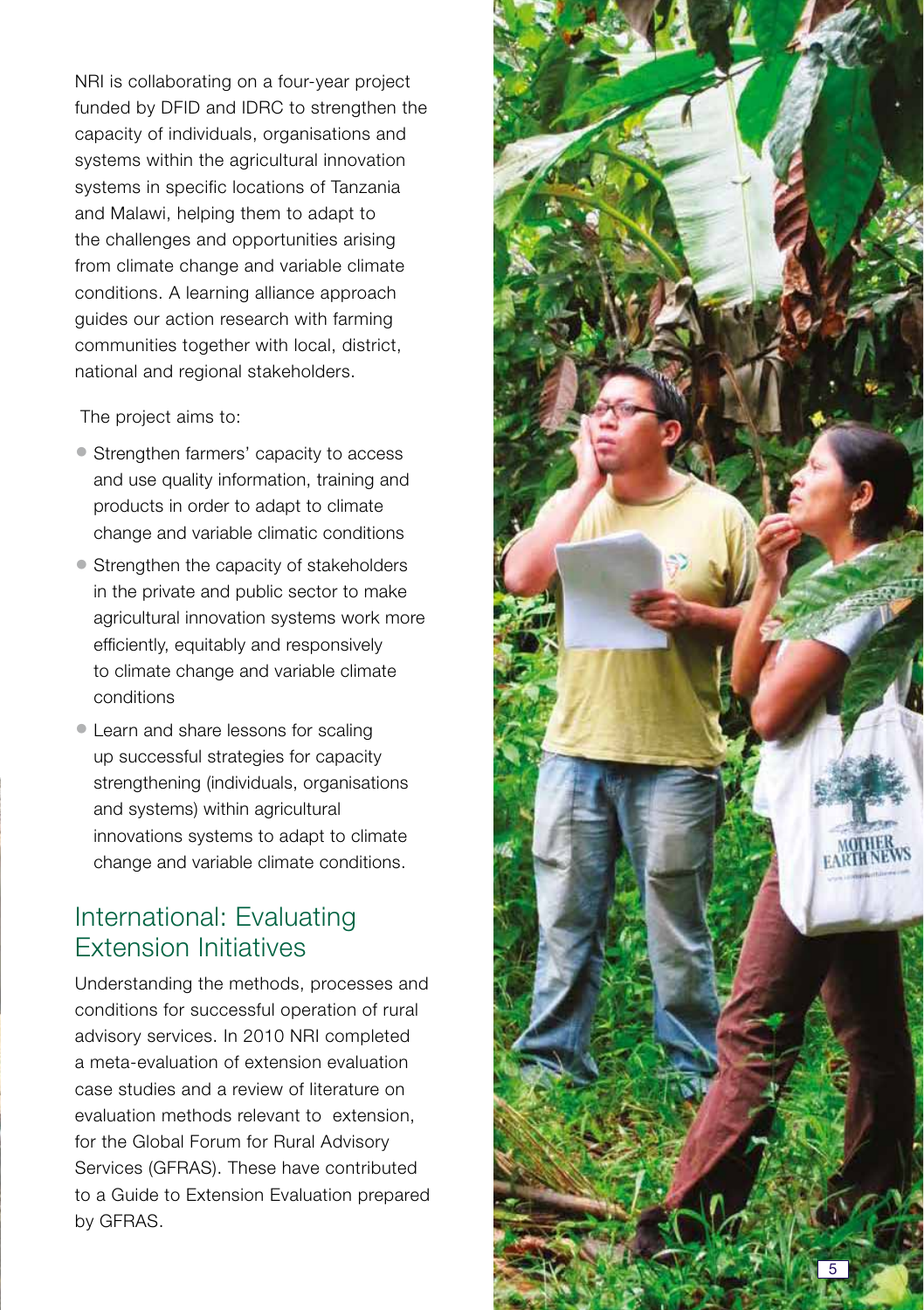## India and Nepal: Use and Institutionalisation of Participatory Crop Improvement Processes by Research and Extension Agencies

Client-oriented participatory crop improvement (PCI) processes have greater potential than conventional approaches to increase dramatically the capacity of agricultural research and extension agencies and services to meet the needs of resource-poor farmers.

PCI processes have been shown to identify and develop improved crop varieties that poor farmers like and whose use spreads rapidly. Two national impact assessment studies, funded by DFID's 'Research into Use' programme and completed in 2009, researched the extent to which PCI processes have been used and institutionalised in India and Nepal and the factors that helped or hindered institutionalisation. Participatory varietal selection was found to be widely used and reasonably well institutionalised among government extension agencies and NGOs in Nepal and parts of India.

## India: Using Modern ICTs to Access and Exchange Technical Information on Agriculture

The Internet can be a valuable source of information for farmers in developing countries. An EU-funded, NRI-led project, 'TeleSupport-India', focused on facilitating the exchange of information and knowledge between farmers, community groups, research institutes and intermediary organisations (such as NGOs and government extension agencies) in two districts of Kerala and West Bengal.

Fixed and mobile telecentres (the latter using laptops) were set up in several villages. These were made available to

farmers (including women) and managed by trained operators employed by partner NGOs. Agricultural information needs assessments were carried out and the results made available to information providers. TeleSupport provided information about good practices (GPs), especially GPs relating to priority needs. This was done via the Internet in a clear and concise form, in both English and local languages, that could be easily understood by nonspecialists; written text was supplemented by visual media. Web-based technology was used to store information in a database and to allow stakeholders to communicate with each other through an electronic discussion forum.

The project developed two-way communication between users and suppliers of information by strengthening linkages between different stakeholders and supporting direct interaction through a question-and-answer service. The database was decentralised, encouraging local ownership and enabling member organisations to input and update information, including feedback from farmers on their use of GPs.

## Kenya and Tanzania: Developing Crop Protection Research Promotional Strategies

People in less-favoured areas depend on agriculture for their livelihoods but have very poor access to agricultural services, including advice and training on new products and technologies. The reasons for this include poorly developed systems for access of local-level service providers to new knowledge and products, failure of the private sector to deliver services, under-resourced public extension services, weak infrastructure, and limited technical capacity among certain service providers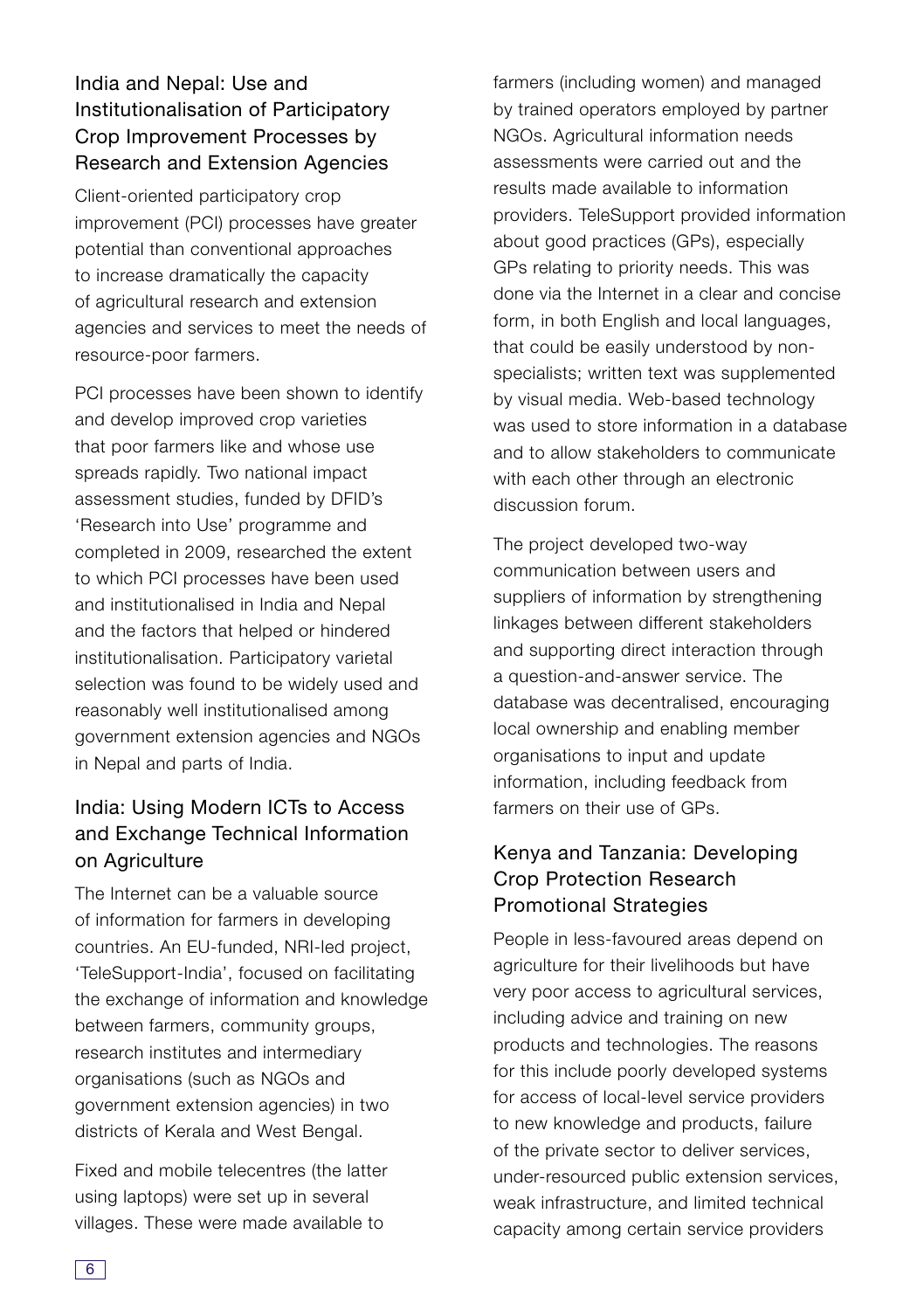

(such as some NGOs and communitybased organisations). Strategies and tools for improving local access to high-quality agricultural knowledge are a prerequisite for improving livelihoods and reducing vulnerability.

These problems were addressed through three main outputs. The first was a range of approaches and methodologies for developing strategies for getting research into use in the less-favoured areas. Communication and promotional strategies that widened access by all stakeholders to new products and knowledge were embedded within existing institutional frameworks, policies and initiatives.

To enhance sustainable capacity development at the local/meso level, key actors were facilitated to develop a strategy that widened access to new knowledge and products within a specified mandate area. This strategy included improving the system for identifying demand for new knowledge;

characterising current knowledge access mechanisms and preferences (as well as barriers to knowledge access); and cost-effective options for developing and delivering new agricultural knowledge.

The second output was a range of locally developed information and training materials with a focus on locally validated crop protection and post-harvest technologies for semi-arid areas. The third output was capacity building of the main stakeholders in relation to the other two outputs. An action research process enabled key actors to apply their knowledge and experience, and to 'own' the strategies that were developed. Strengthened local capacity enabled much larger numbers of agricultural service providers and farmers to access new knowledge through trusted sources and more sustainable processes. For further information, see **www.research4development. info/SearchResearchDatabase. asp?ProjectID=3709**.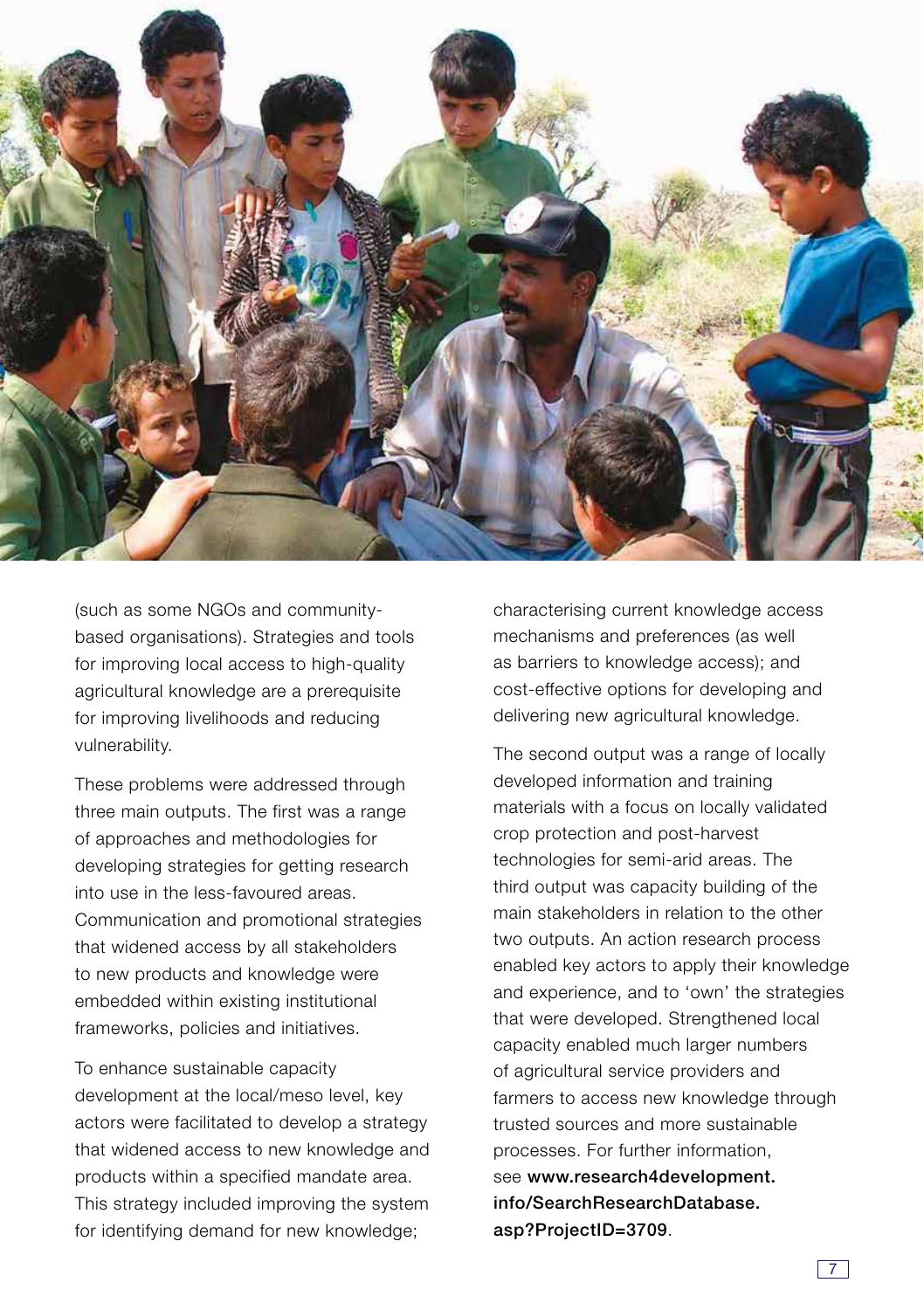# NRI expertise

Here are some summary profiles of NRI staff with experience in agricultural extension/ innovation. NRI can also draw on a wide group of associates, many of whom have expertise in extension as well as operating strong alliances and partnerships with other UK and international centres of excellence. Staff skills range from social anthropology, through farming systems, to agricultural sciences.

#### Adrienne Martin

E-mail: a.m.martin@gre.ac.uk Social and institutional development specialist. Over 30 years' research and consultancy relating to poverty, livelihoods and natural resources. Skills in project management; leading multidisciplinary teams; monitoring, evaluation and impact assessment; agricultural policy and service institutions; participatory research methodologies; gender and value chains; indigenous knowledge; social impacts of industry codes of practice. Long-term experience in Sudan and Syria; short-term missions in 30 other countries in Africa, Latin America and Asia. Good Arabic and French.

#### Uli Kleih

#### E-mail: u.k.kleih@gre.ac.uk

Economist. Over 20 years of experience in project management, commodity trade and food standards, agricultural marketing analyses, rural non-farm livelihoods, rural transport, market information services, participatory approaches, combinations of qualitative and quantitative survey methods, training, and collection and analysis of farm-level data, as well as food security with a commodity focus on fish, roots and tubers, horticulture, cereals and livestock. Extension-related work includes approaches to farmer organisation, market information needs and dissemination. Country experience in Uganda, Kenya, Tanzania, South Africa, Malawi, Zimbabwe, Mali, Côte d'Ivoire, Ghana, Nigeria, Bangladesh, Nepal, India, Vietnam, Yemen, Indonesia, Haiti and

Peru, and long-term experience in Chad. Fluent German, English and French.

#### Barry Pound

E-mail: b.pound@gre.ac.uk

Livelihoods and farming systems specialist with over 30 years' experience. Started as an agronomist and has steadily widened his experience through farming systems approaches to sustainable livelihood development and agricultural innovation systems. Much of his work has been at the research/extension interface working with governments, the private sector, NGOs and community-based organisations. Specialities are sustainable livelihoods, farming systems and innovation in information flows between research and extension. Current and recent work includes a Fairtrade impact assessment, pluralistic extension delivery, and rural-livelihoods assessment in Afghanistan. Brings experience from Latin America, Asia, the Middle East and Eastern Europe to bear on new initiatives in sub-Saharan Africa. Worked extensively over the last ten years in East Africa (Uganda, Kenya, Ethiopia and Tanzania) and South Africa.

### Richard Lamboll

E-mail: r.i.lamboll@gre.ac.uk

Socio-economist. Over 20 years' experience in research, consultancy and facilitation and training relating to agriculture and natural resource management. Expertise includes livelihoods analysis; stakeholder and institutional analyses; enhancing stakeholder communication, learning and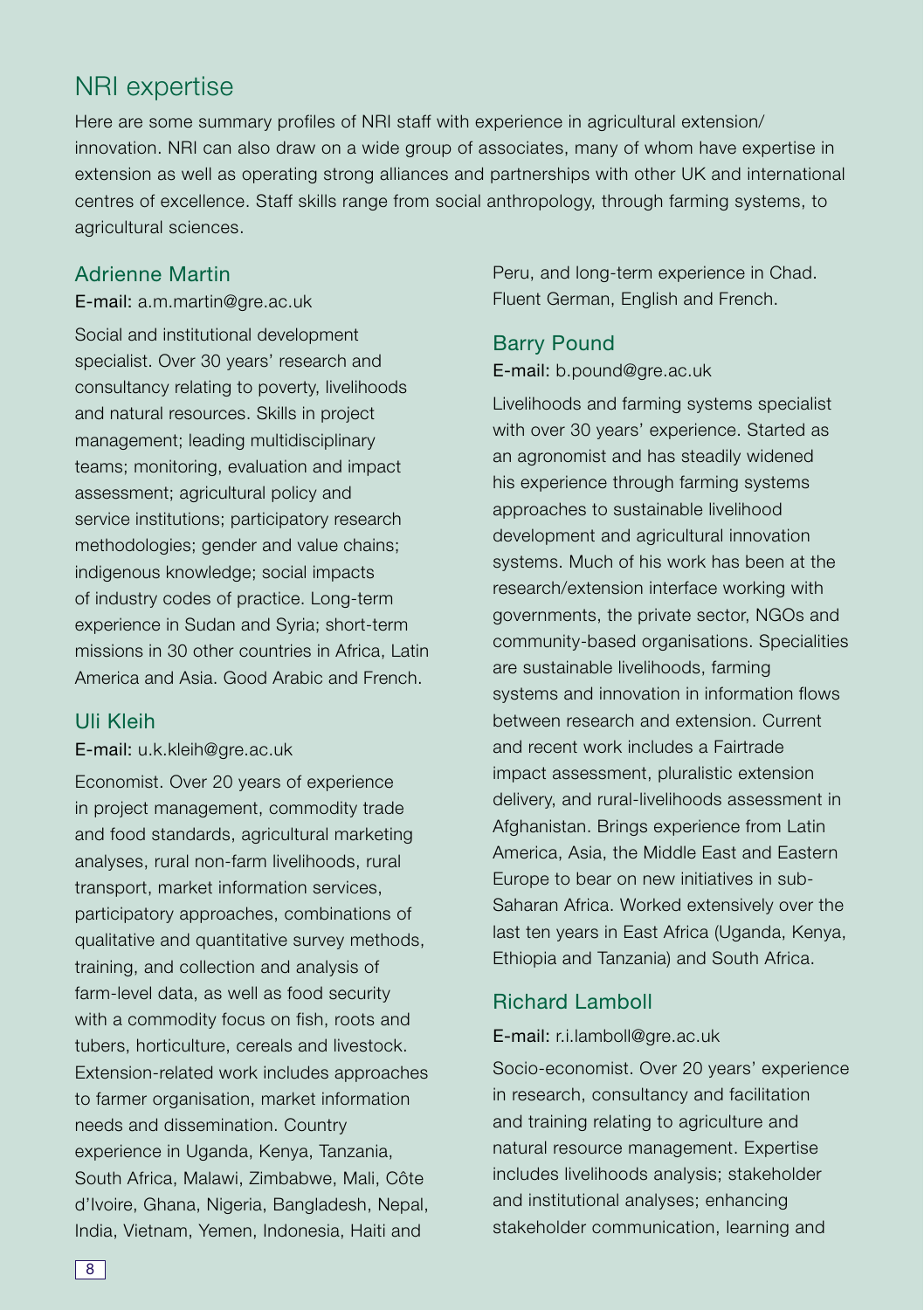engagement; on-farm research; formal survey and participatory approaches. Longterm experience in Tanzania, the Caribbean and the Pacific; short-term experience in Ghana, Kenya, Malawi, Nigeria, Sierra Leone, Swaziland, Uganda and Nepal. Current focus on capacity strengthening of agricultural innovation systems, climate change responses, agro/wild biodiversity management, and governance and service delivery in agriculture. Fair Swahili and fluent Bislama.

#### Tim Chancellor

E-mail: t.c.b.chancellor@gre.ac.uk Specialist in crop pest management and in capacity strengthening of agricultural research and training organisations. Over 20 years' experience of research, consultancy and training in pest and disease management, research management, institutional capacity strengthening, publicprivate partnerships, and climate change in relation to pests and diseases. Commodity experience includes rice, banana, groundnut and vegetables. Long-term assignments in Ghana, Indonesia and the Philippines; short-term missions in a wide range of other countries in sub-Saharan Africa, Asia and Latin America.

#### Rory Hillocks

E-mail: r.j.hillocks@gre.ac.uk

Specialist in integrated crop management and agricultural research for development. Over 30 years experience in applied research, primarily in collaboration with African NARS: adoption pathways for research outputs, making farming more profitable for smallholders, market-led R & D strategies, farmer-participatory research, capacity-building for effective agricultural research and building partnerships between research and wider AR4D stakeholders.

Country experience - 10 years based in Tanzania and Zimbabwe and collaborative projects in many countries of SSA. Commodity experience includes cotton, coffee, sesame, cassava and legume crops.

#### Lora Forsythe

E-mail: l.forsythe@gre.ac.uk

Gender, learning and impact specialist, with expertise in gender and diversity, institutional development and livelihoods. Research focus on value-chain development of staple crops and impact on rural livelihoods and food security. Experience in micro-finance, market value chains, social exclusion, gender and agriculture higher education, community natural resource management. Skills in policy analysis, project management, participatory methodologies, social auditing, gender analysis, qualitative and quantitative surveys, monitoring and evaluation, and impact assessments.

#### Helena Posthumus

E-mail: h.posthumus@gre.ac.uk Socio-economist with over 10 years research experience in natural resource management and rural development. For her PhD research, Dr Posthumus analysed the impact of two different extension programmes on soil conservation in the Peruvian Andes. She is involved in the M&E of various projects on capacity strengthening and innovation platforms within agricultural innovation systems. Other projects Dr Posthumus is involved in include: development and strengthening of market value chains, Fairtrade impact assessment, conservation agriculture, ecosystem services, and other topics.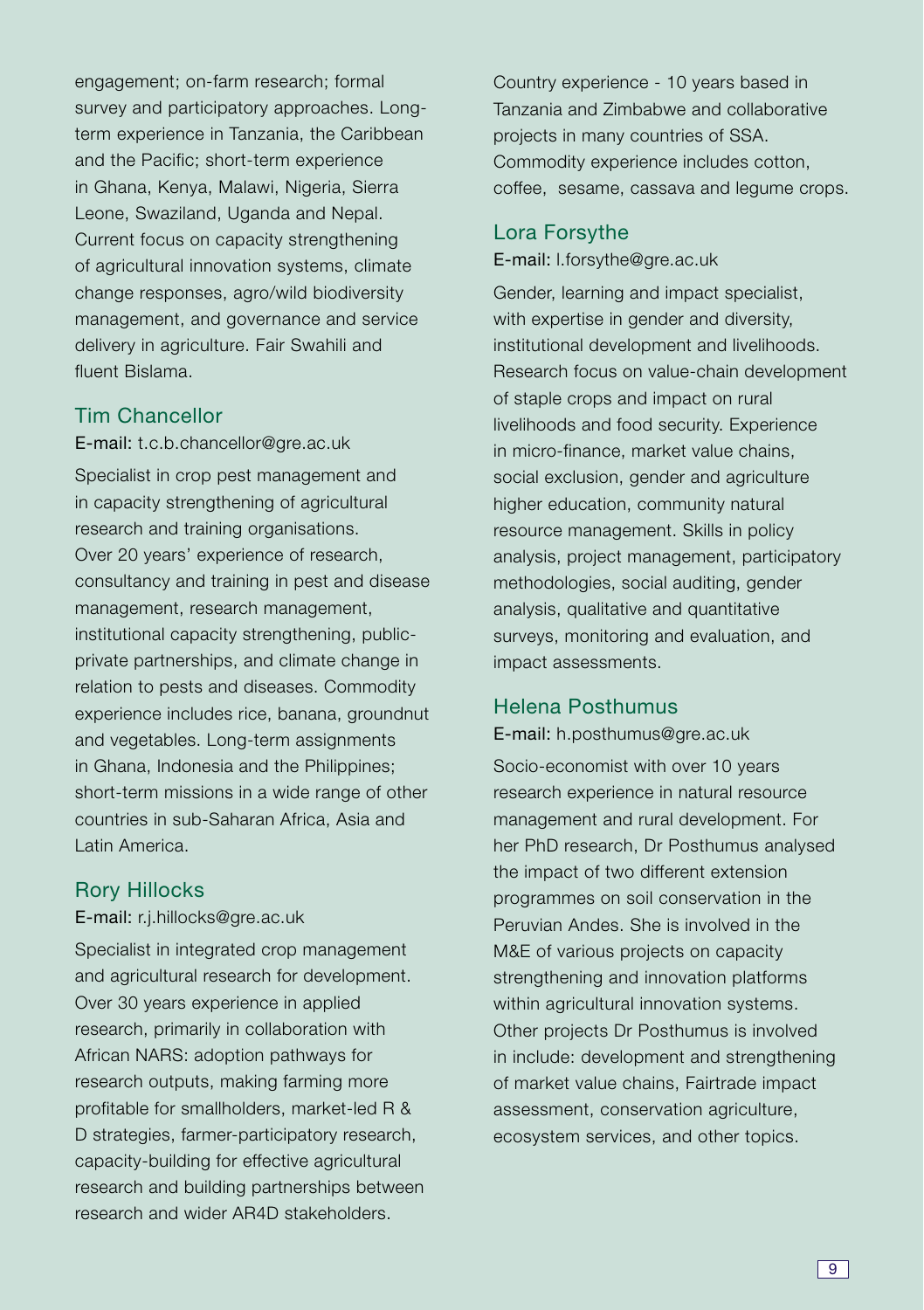

# **References**

Christoplos, I. (2010) Mobilising the Potential of Rural and Agricultural Extension. Neuchatel Group.

Swanson, B.E. (2008) Global Review of Good Agricultural Extension and Advisory Services Practices. Rome: FAO.

# Selected publications

Conroy, C. (2009) 'Use and institutionalisation of process innovations: Participatory crop improvement processes in India and Nepal'. Paper presented at Innovation Asia Pacific Symposium, Kathmandu, Nepal, 4–7 May 2009. **www.innovation-asia-pacific.net/ media/20. Conroy - use and inst. of process innovations - for web.pdf**.

Conroy, C. (2008) 'The nature of agricultural innovation', in S. Snapp and B. Pound (eds.), Agricultural Systems: Agroecology and Rural Innovation for Development, pp. 309–323. San Diego, California: Elsevier.

Conroy, C. (2008) 'Livestock, livelihoods and innovation', in S. Snapp and B. Pound (eds.), Agricultural Systems: Agroecology and Rural Innovation for Development, pp. 253–279. San Diego, California: Elsevier.

Conroy, C. (2006) 'Telecentre initiatives in rural India: Failed fad or the way forward?, TeleSupport Project Working Paper 4, December 2006. Chatham, Kent: Natural Resources Institute.

Forsythe, L., Mangheni, M. and Martin, A. (2010) 'Attracting women into agricultural education: Constraints and best practice'. SCARDA Briefing Papers.

Katunzi, A., Kavoi, J., Lamboll, R., Ogecha, J., Riches, C. and Sutherland, A. (2005) 'Developing crop protection research promotional strategies for semi-arid East Africa'. AgREN Newsletter 51, January 2005, pp. 1–2. **www.odi.org.uk/agren/ newsletters.html**.

Martin, A. (2009) 'So what difference does it make? Assessing the outcomes and impacts of farmer participatory research', in I. Scoones and J. Thompson (eds.), Farmer First Revisited; Innovation for Agricultural Research and Development, pp. 276–281. Practical Action Publishing.

Leakey, R., Kranjac-Berisavljevic, G., Caron, P., Craufurd, P., Martin, A., McDonald, A., Abedini, W., Afiff, S., Bakurin, N., Bass, S., Hilbeck, A., Jansen, T., Lhaloui, S., Lock, K., Newman, J., Rpimavesi, O. and Sengooba,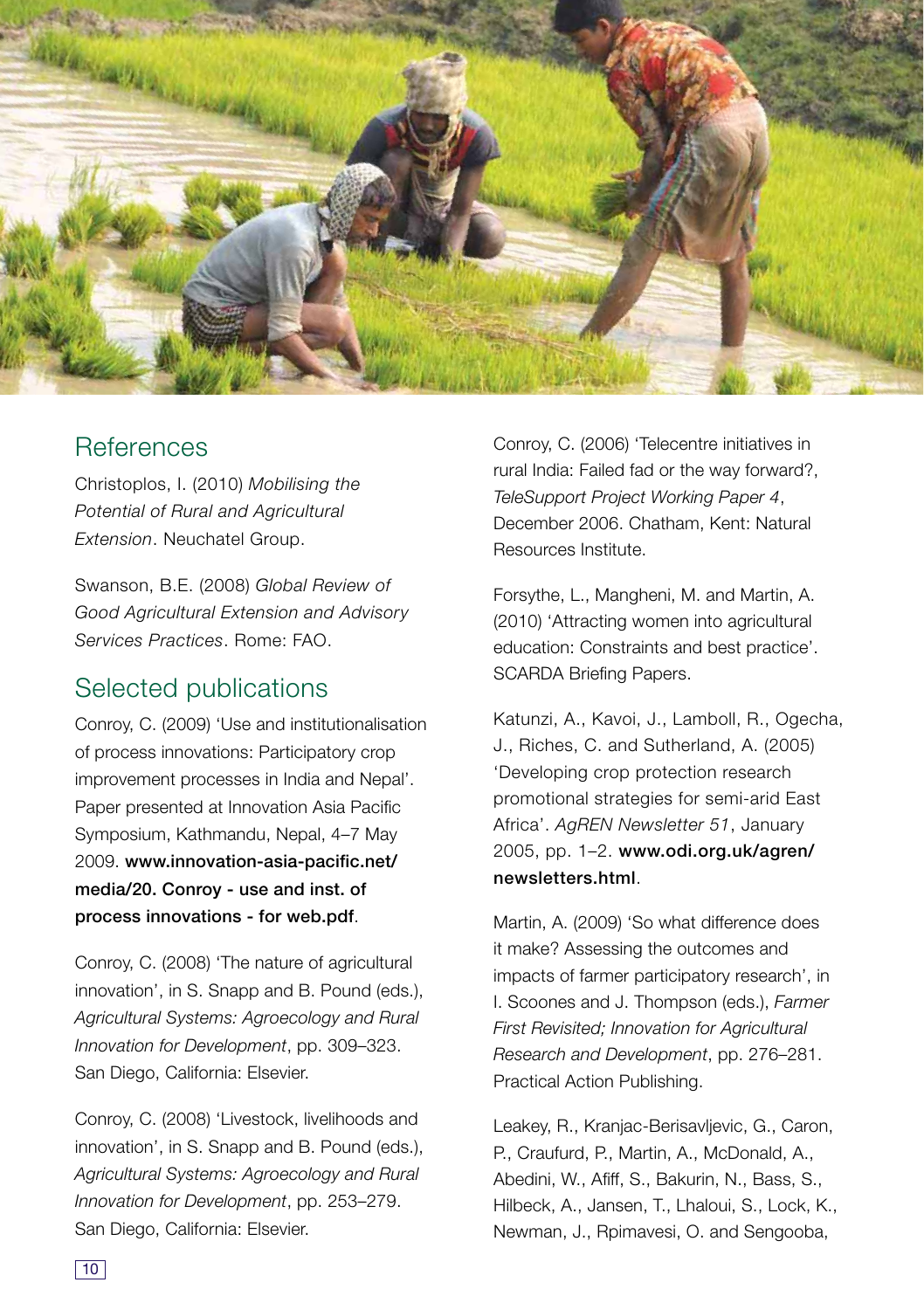T. (2009) 'Impacts of AKST on development and sustainability goals', Chapter 3 in Beverly D. McIntyre et al. (eds.), International Assessment of Agricultural Knowledge, Science and Technology for Development (IAASTD) Global Report, pp. 145–253. Washington, DC: Island Press.

Posthumus H, C Gardebroek, R Ruben. 2010. From participation to adoption: comparing the effectiveness of soil conservation programs in the Peruvian Andes. Land Economics 86(4): 645-667 Posthumus H. 2005. Adoption of terraces in the Peruvian Andes. Tropical Resource Management Papers no. 72, Wageningen. ISBN 90-6754-957-6.

Posthumus H, LK Deeks, I Fenn, RJ Rickson. 2011. Soil conservation in England: linking soil management with policies and stakeholders. Land Degradation and Development 22: 97-110

Pound, B. (2008) 'Livelihoods and Rural Innovation', in S. Snapp and B. Pound (eds.), Agricultural Systems: Agroecology and Rural Innovation for Development, pp. 27–52. San Diego, California: Elsevier.

Pound, B., Kasindei Massawe and Fazluddin Fazl (2007) 'Innovation partnerships for effective adaptive research and technology uptake'. Paper presented at Enhancing Agricultural Innovation (international workshop organised by ARD World Bank), Washington DC, 22–23 March 2007.

Pound, B., Conroy, C., and Martin, A. (2008) Evaluation Knowledge Baseline on: The Transformation of Formal Agricultural Research into Innovation that Benefits the Poor in Sub-Saharan Africa and Asia: Issues, Current Practices, Limiting/ Supporting Factors, Knowledge Gaps and Implications for RIU. Chatham, Kent: Natural Resources Institute.